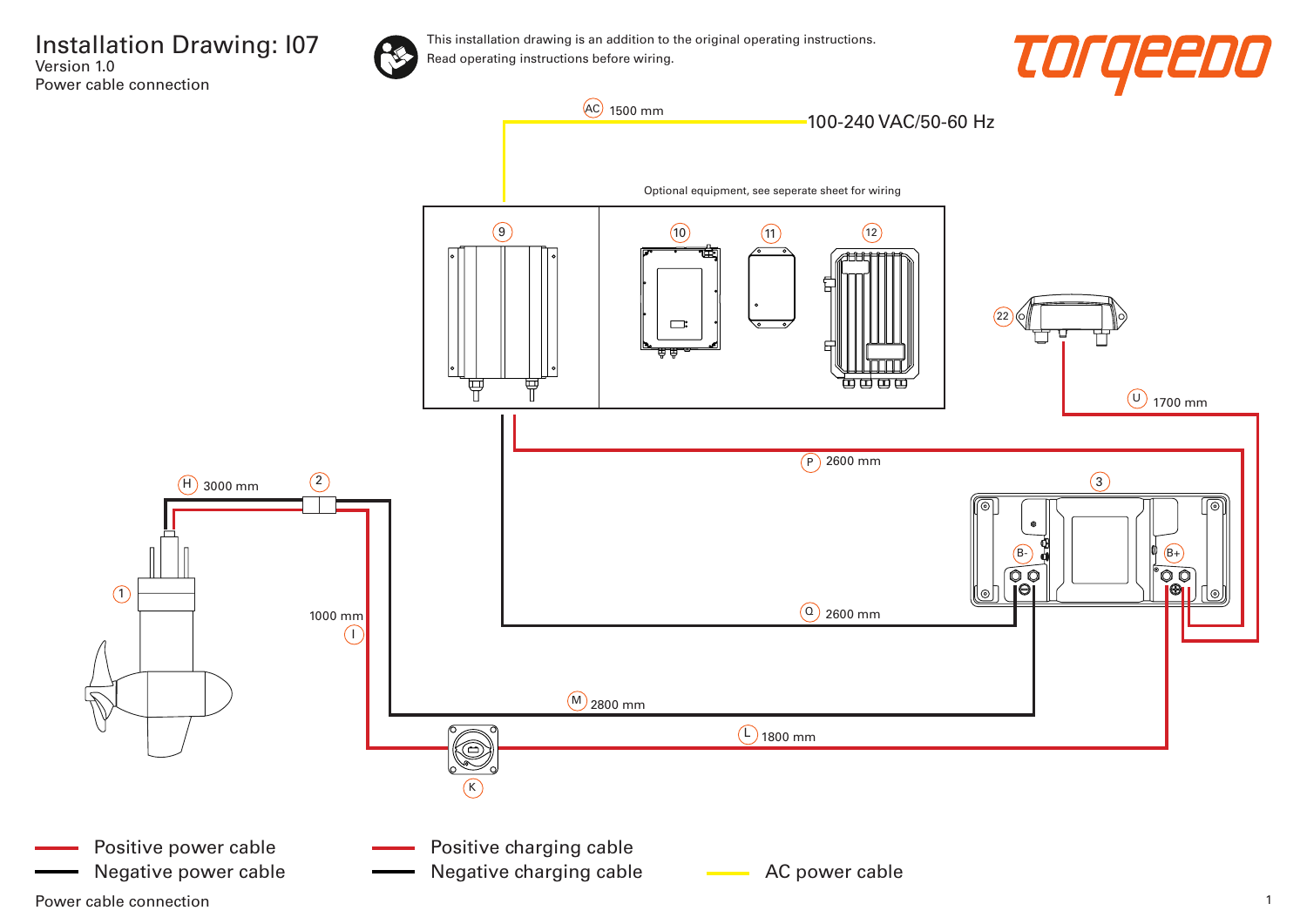Installation Drawing: I07 Version 1.0 System ground connection



This installation drawing is an addition to the original operating instructions. Read operating instructions before wiring.







25 mm2 grounding cable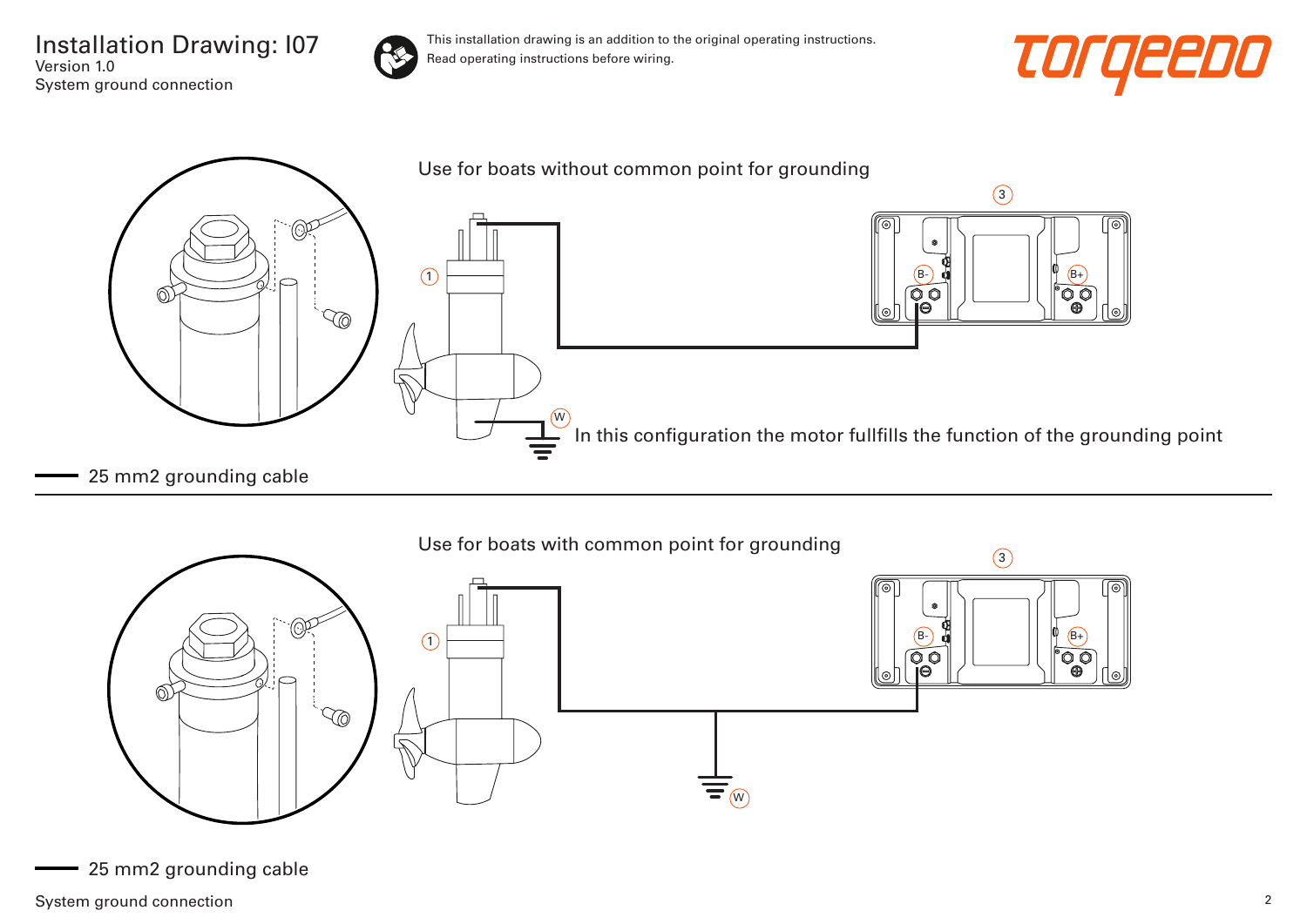Installation Drawing: I07 Version 1.0 System ground connection



This installation drawing is an addition to the original operating instructions. Read operating instructions before wiring.





In case the charger is permanently installed in the boat, the charger housing or its AC PE and battery minus pole must be connected to the common grounding point. The AC connection requires specialist knowledge and may only be carried out by qualified personnel. If necessary, have the planning and installation carried out by a specialist.

**NOTE!** To charge the batteries in the boat, a land connection in the boat with galvanic isolator or isolation transformer is required according to applicable national requirements (e.g. DIN EN ISO 13297, ABYC E-11).

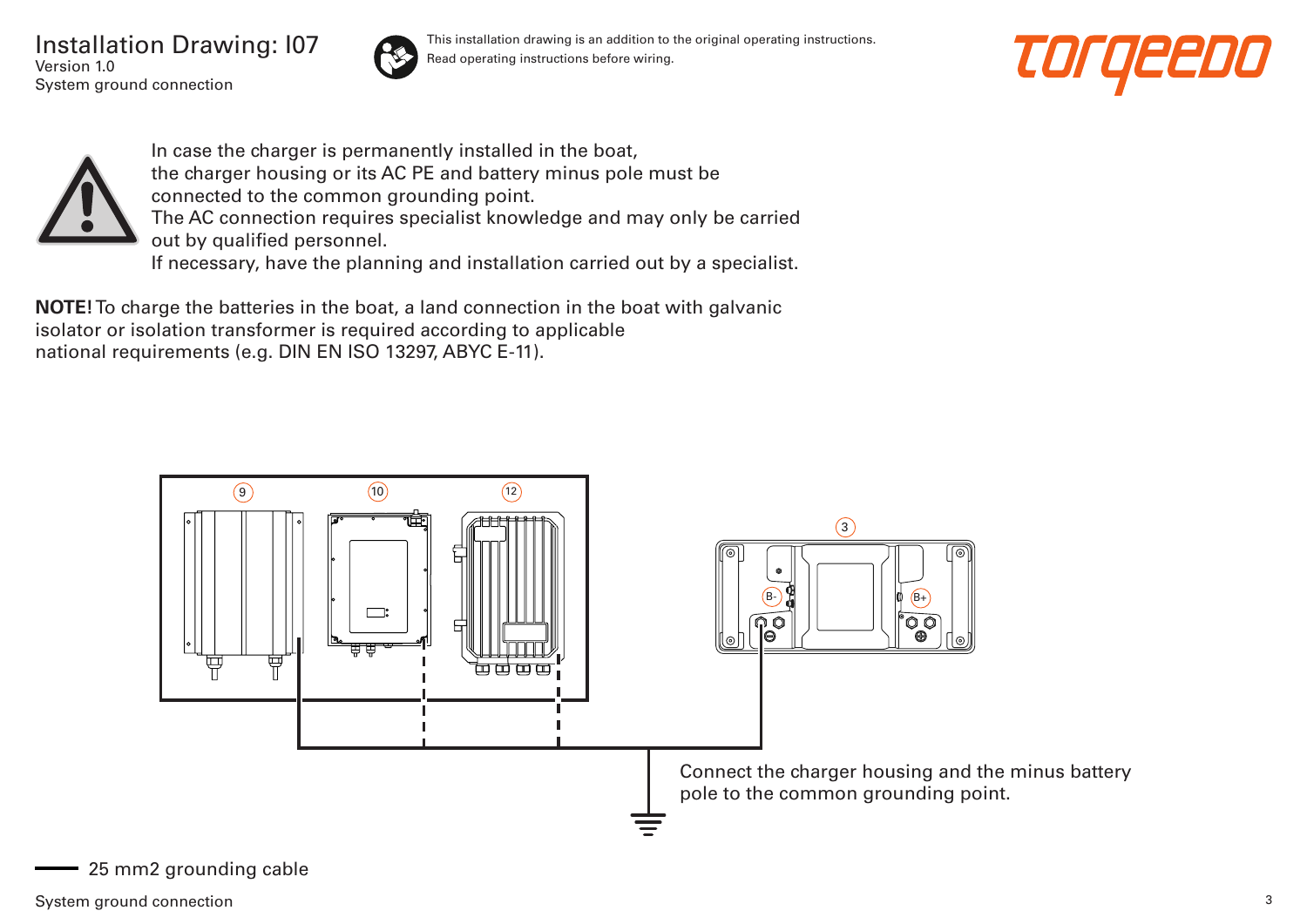

This installation drawing is an addition to the original operating instructions. Read operating instructions before wiring.



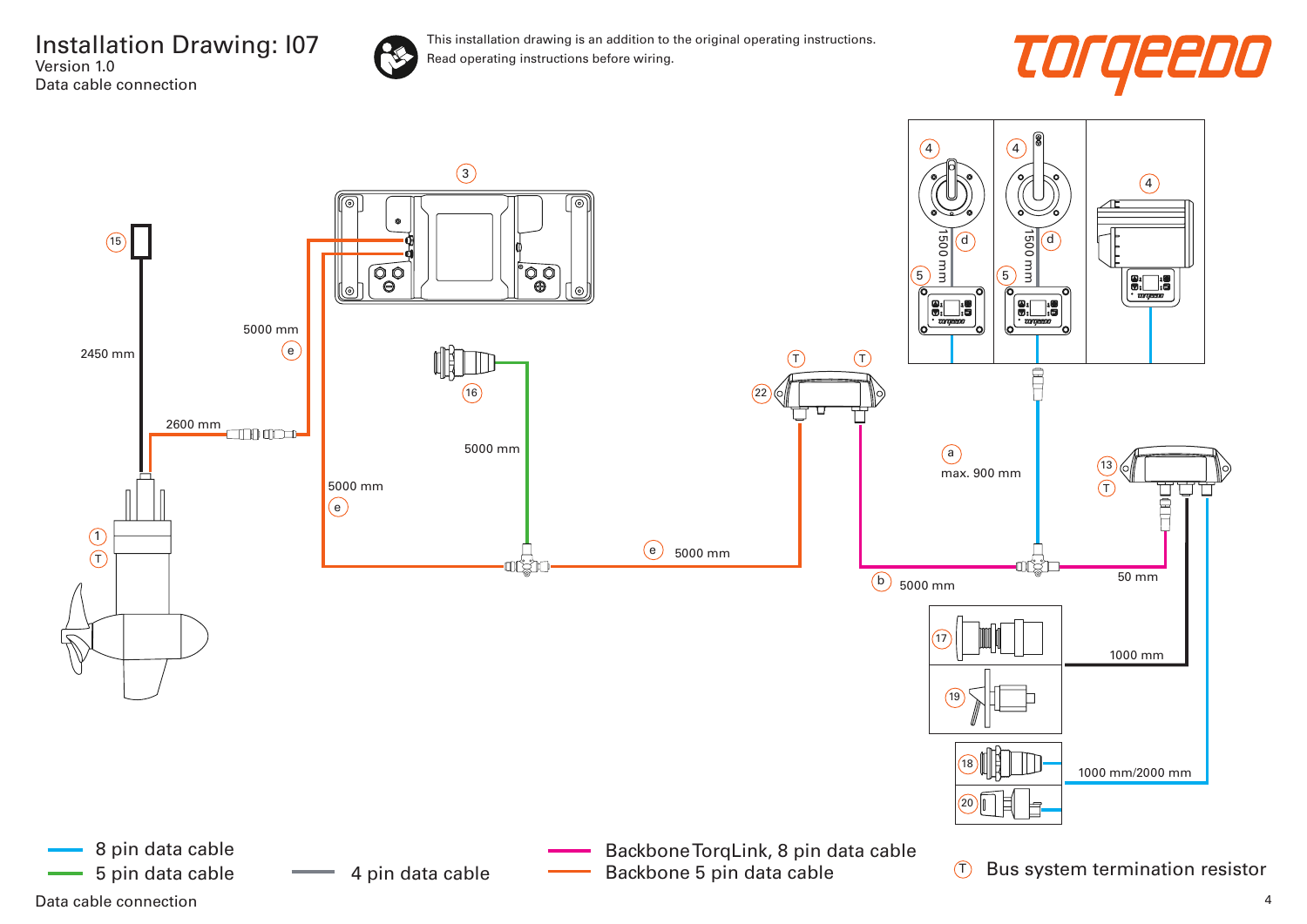## Installation Drawing: I07 Version 1.0 Bill of material/Legend/Information



This installation drawing is an addition to the original operating instructions. Read operating instructions before wiring.



| Pos.             | Item number | Name                                      | Remarks                                                                                                                                       |
|------------------|-------------|-------------------------------------------|-----------------------------------------------------------------------------------------------------------------------------------------------|
| $\mathbf{1}$     | 1268-00     | Cruise 3.0 FP                             |                                                                                                                                               |
| H, I, K,<br>L, M |             | Cable set with battery switch             | See picture for cable length                                                                                                                  |
| $\overline{2}$   |             | Power connector                           | max. 175 A                                                                                                                                    |
| e                |             | Backbone cable 5-pin                      | 5000 mm                                                                                                                                       |
| 15               | 036-00566   | GPS sensor with cable                     | Cable 2450 mm                                                                                                                                 |
|                  |             |                                           |                                                                                                                                               |
| 3                | 2106-00     | Power 24-3500                             | Select TorgLink-Battery in throttle menu!                                                                                                     |
| e                |             | Backbone cable 5-pin                      | 5000 mm                                                                                                                                       |
|                  |             |                                           |                                                                                                                                               |
| 16               | 2304-00     | On/Off Switch Power 24-3500<br>with cable | 5000 mm<br>Use to switch the Power 24-3500 on/off manu-<br>ally, if not in use the Power 24-3500 switches<br>off automatically after 24 hours |
|                  |             |                                           |                                                                                                                                               |
| W                |             | System ground                             | min. 25 mm2, not included                                                                                                                     |
|                  |             |                                           |                                                                                                                                               |
| $\overline{4}$   | 1949-00     | <b>Throttle Sidemount Sail</b>            |                                                                                                                                               |
| 5                |             | <b>Throttle Display</b>                   |                                                                                                                                               |
| 22               | 000-00858   | Gateway                                   |                                                                                                                                               |
| $\cup$           |             | Gateway Power cable                       | 1700 mm                                                                                                                                       |
| $\mathsf{b}$     |             | Backbone TorgLink cable 8-pin             | 5000 mm                                                                                                                                       |
| d                |             | Data cable 4-pin                          | 1500 mm                                                                                                                                       |
| 17               |             | Emergency switch with cable               | 1000 mm                                                                                                                                       |
| 18               |             | On/Off switch with cable                  | 2000 mm                                                                                                                                       |
| 13               | 000-00876   | <b>TorgLink Terminator</b>                | <b>Bus termination resistor</b>                                                                                                               |
| a                |             | T-Cable 8-pin                             | 900 mm/50 mm,<br>Do not extend!                                                                                                               |
|                  |             |                                           |                                                                                                                                               |
| $\overline{4}$   | 1950-00     | <b>Throttle Sidemount</b>                 |                                                                                                                                               |
| 5                |             | <b>Throttle Display</b>                   |                                                                                                                                               |
| 22               | 000-00858   | Gateway                                   |                                                                                                                                               |
| $\cup$           |             | Gateway Power cable                       | 1700 mm                                                                                                                                       |
| $\mathsf{b}$     |             | Backbone TorgLink cable 8-pin             | 5000 mm                                                                                                                                       |
| d                |             | Data cable 4-pin                          | 1500 mm                                                                                                                                       |
| 19               |             | Kill switch with cable                    | 1000 mm                                                                                                                                       |

| Pos.           | Item number                  | Name                                   | Remarks                         |
|----------------|------------------------------|----------------------------------------|---------------------------------|
| 20             |                              | Key switch                             |                                 |
| $\mathbf g$    |                              | Cable for key switch<br>6-Pin to 8-pin | 1000 mm                         |
| 13             | 000-00876                    | <b>TorgLink Terminator</b>             | Bus termination resistor        |
| a              |                              | T-Cable 8-pin                          | 900 mm/50 mm,<br>Do not extend! |
|                |                              |                                        |                                 |
| $\overline{4}$ | 1951-00                      | <b>ThrottleTopmount</b>                |                                 |
| 22             | 000-00858                    | Gateway                                |                                 |
| U              |                              | Gateway Power cable                    | 1700 mm                         |
| $\mathsf{b}$   |                              | Backbone TorgLink cable 8-pin          | 5000 mm                         |
| 17             |                              | Emergency switch with cable            | 1000 mm                         |
| 20             |                              | Key switch                             |                                 |
| $\mathbf g$    |                              | Cable for key switch<br>6-Pin to 8-pin | 1000 mm                         |
| 13             | 000-00876                    | <b>TorgLink Terminator</b>             | Bus termination resistor        |
| a              |                              | T-Cable 8-pin                          | 900 mm/50 mm,<br>Do not extend! |
|                |                              |                                        |                                 |
| 9              | 2206-20; 2206-30;<br>2206-40 | Charger Power 24-3500                  | 350W                            |
| P              |                              | + DC charge cable                      | 2600 mm; Do not extend!         |
| $\Omega$       |                              | - DC charge cable                      | 2600 mm; Do not extend!         |
| $B+$           |                              | + Battery pole                         |                                 |
| $B -$          |                              | - Battery pole                         |                                 |
| AC             |                              | AC power cable                         | 1500 mm                         |

## Bill of material/Legend/Information 5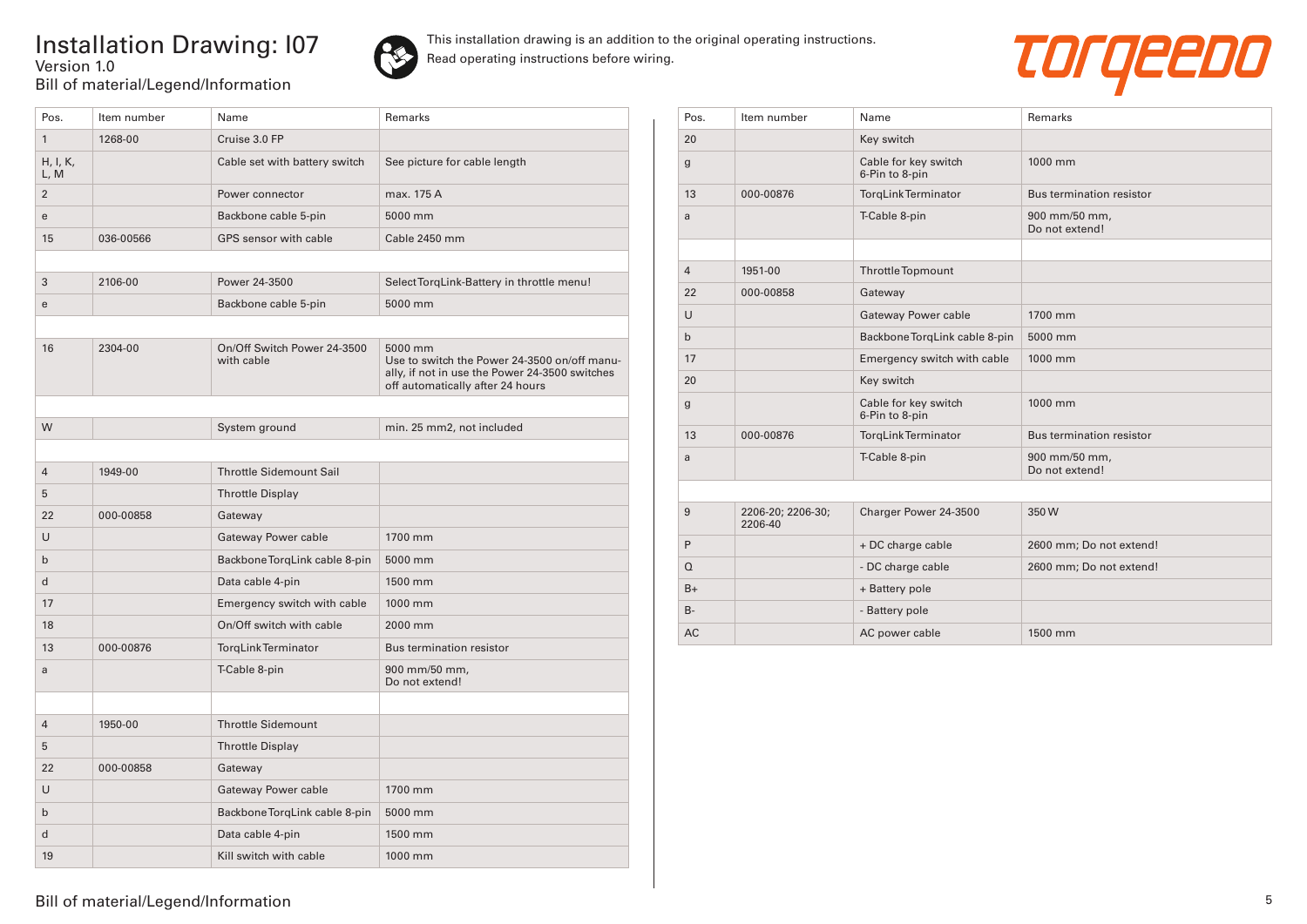## Installation Drawing: I07 Version 1.0



This installation drawing is an addition to the original operating instructions. Read operating instructions before wiring.



Bill of material/Legend/Information

| Pos.               | Item number | Name                                          | <b>Remarks</b>          |  |
|--------------------|-------------|-----------------------------------------------|-------------------------|--|
| Optional equipment |             |                                               |                         |  |
|                    |             |                                               |                         |  |
| 10                 | 2210-00     | Fast Charger Power 24-3500                    | 1700W                   |  |
| P                  |             | + DC charge cable                             | 2400 mm; Do not extend! |  |
| $\Omega$           |             | - DC charge cable                             | 2400 mm; Do not extend! |  |
| $B+$               |             | + Battery pole                                |                         |  |
| $B -$              |             | - Battery pole                                |                         |  |
| <b>AC</b>          |             | AC power cable                                | 2000 mm                 |  |
|                    |             |                                               |                         |  |
| 11                 | 2207-00     | Solar charge controller<br>Power 24-3500      |                         |  |
| P                  |             | + Charge cable                                | 1000 mm                 |  |
| $\Omega$           |             | - Charge cable                                | 1000 mm                 |  |
| $\mathsf{R}$       |             | + Input solar cable                           | 1000 mm                 |  |
| S                  |             | - Input solar cable                           | 1000 mm                 |  |
|                    |             |                                               |                         |  |
| 12                 | 2211-00     | Fast solar charge controller<br>Power 24-3500 |                         |  |
| P                  |             | + Charge cable                                | 300 mm                  |  |
| P1                 |             | + Charge cable                                | 2200 mm                 |  |
| $\Omega$           |             | - Charge cable                                | 2500 mm                 |  |
| 21                 |             | Fuse                                          | 100 A/58 V              |  |
| $\mathsf{R}$       |             | + Input solar cable                           | not included            |  |
| S                  |             | - Input solar cable                           | not included            |  |

Connect the cruise motor and terminator to each end of the backbone.

The TorqLink bus system requires a terminator (terminating resistor) at both ends of the backbone in order to function correctly.

One of the terminators is located in the "Terminator Single", "Terminator Twin", "Throttle 1918-00", "Throttle 1976-00" , the other is built into the cruise motor. Therefore, when installing, make sure that the components "Terminator" and "Cruise motor" are each connected to one end of the backbone.

The connection position of the remaining components on the backbone can be freely selected.

Keep the following points in mind when planning:

- An earthing point is required for your Torqeedo system. Take into account the connection and the cables required for this in your planning. The required cable cross-sections can be found in the section Tools, equipment and material.
- First determine and plan the installation positions of all components.
- Measure the required length of the TorqLink backbone.<br>• Measure the lengths of all required stub lines (cable co
- Measure the lengths of all required stub lines (cable connection between component and TorgLink backbone).
- When planning, please note that TorqLink drop cables must not be extended. If necessary, plan the TorqLink backbone so that the components can be connected through the TorqLink drop cable without an extension. If necessary, extend the TorqLink backbone to connect a component that is far away; you can find corresponding extensions in our accessories catalogue.
- Cables must be fixed every 400 mm, plan attachment material. In places where fastening is not possible, a scuff guard must be fitted.
- Openly laid cables (e.g. inflatable boat) must be protected with chafing protection, plan sufficient material.
- When planning, please note not to bundle power cables with data or antenna cables (e.g. radios) for other loads.
- Observe the minimum bending radius of the cables when planning.
- If a second earthed onboard power system is available, ensure that both systems use a common earthing point.
- Live parts must be fitted or installed with protection against accidental contact; the necessary installation space must be taken into account during the planning stage.
- Always connect batteries as the last component to the system to avoid short circuits and voltage peaks.
- Do not extend drop cables, extend backbone if necessary.
- Protect plugs and contacts against contamination before installing them.
- Do not pull at the cables.
- Do not twist cables.
- Do not install cables in permanently wet areas such as bilges.
- Install cables free of chafing and not around sharp edges, if necessary, attach chafing protection.<br>• Maintain bending limits
- Maintain bending limits.
- Install plug connections free of tension and load.

Observe the minimum bending radius when laying all cables:



| Torgeedo data cable  | 8 x diameter                                 |
|----------------------|----------------------------------------------|
| Torgeedo power cable | 8 x diameter                                 |
| Farth cable          | see cable manufacturer's specifica-<br>tions |
| Other power cables   | see cable manufacturer's specifica-<br>tions |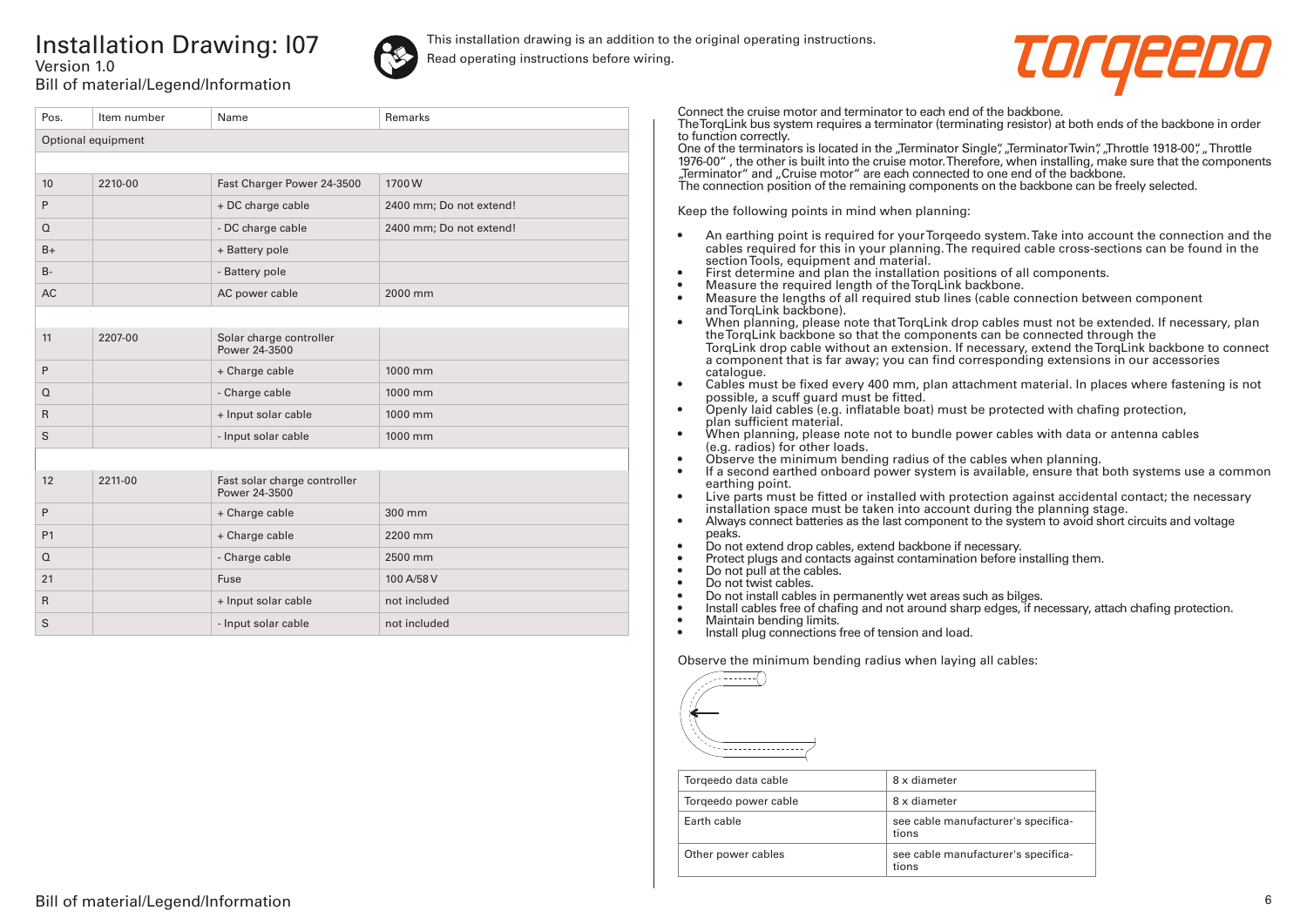

This installation drawing is an addition to the original operating instructions. Read operating instructions before wiring.





Power cable connection  $\overline{7}$ Positive power cable

- Positive charging cable
- Negative power cable **AC AC power cable** AC power cable Negative charging cable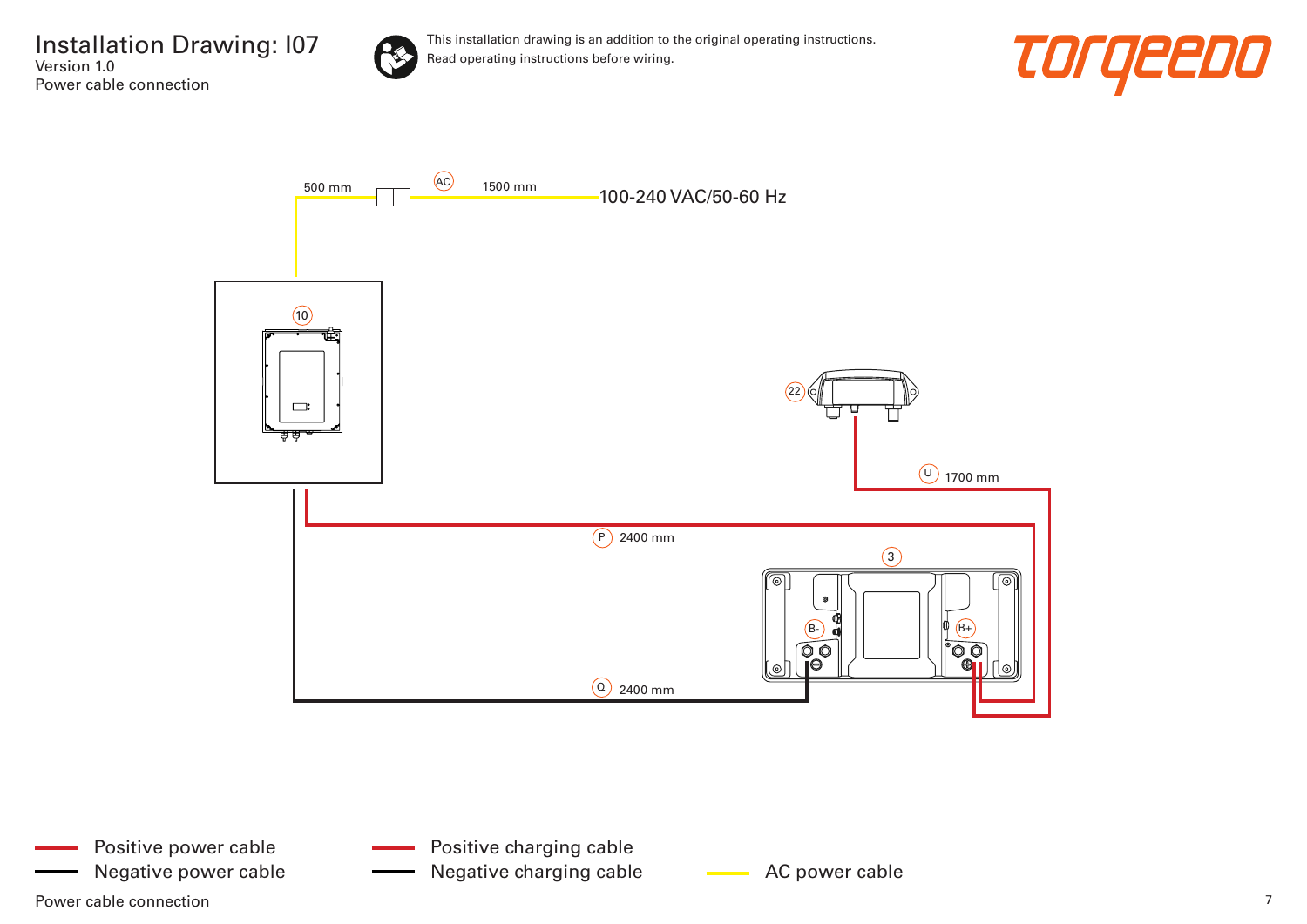

This installation drawing is an addition to the original operating instructions. Read operating instructions before wiring.





Power cable connection and the connection of the set of the set of the set of the set of the set of the set of the set of the set of the set of the set of the set of the set of the set of the set of the set of the set of t Positive power cable Negative power cable **AC AC power cable** Negative charging cable **AC** power cable

Positive charging cable